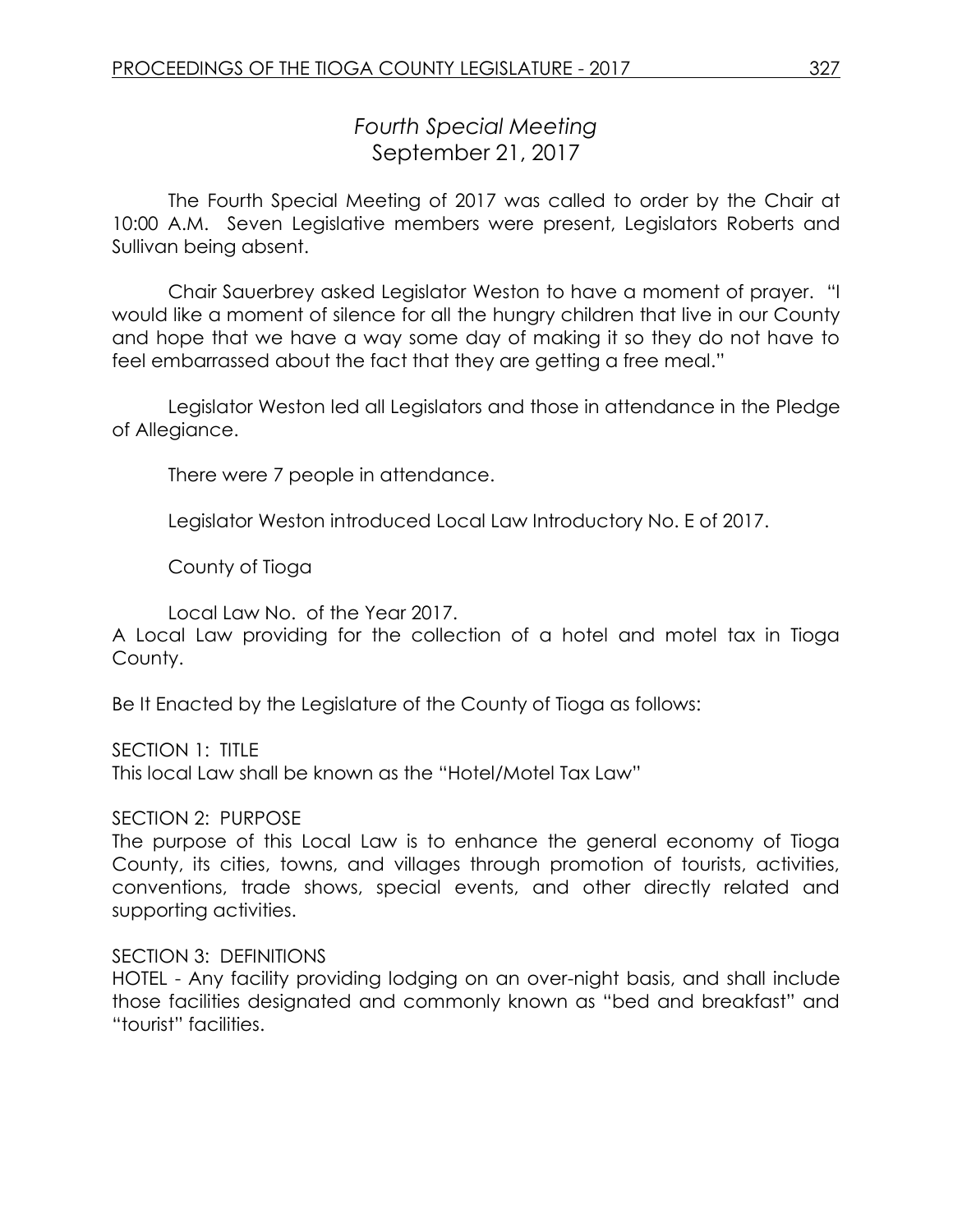MOTEL - Any facility providing lodging on an over-night basis, and shall include those facilities designated and commonly known as "bed and breakfast" and "tourist" facilities.

OCCUPANCY - The use or possession, or the right to the use or possession of any room in a hotel or motel.

OCCUPANT - A person who, for a charge or any consideration uses, possesses, or has the right to use or possess, any room in a hotel or motel under any lease, concession, permit, right, license, agreement, or otherwise.

OPERATOR - Any person operating a hotel or motel in Tioga County including but not limited to the owner, proprietor, lessee, sub-lessee, mortgagee in possession, licensee, or any other person otherwise operating such hotel or motel.

PERMANENT RESIDENT - A person occupying any room or rooms in a hotel or motel for at least fourteen (14) consecutive days.

PERSON - An individual, partnership, society, association, joint stock company, corporation, estate, receiver, trustee, assignee, referee, and any other person acting in a fiduciary or representative capacity, whether appointed by a court or otherwise, and any combination of the foregoing.

RENT - The charge and/or consideration received for occupancy valued in money, whether received money, or otherwise.

RETURN - Any return filed or required to be filed as herein provided.

ROOM - Any room or rooms of any kind in any part or portion of a hotel or motel, which is available for rent or otherwise let out for the lodging of guests.

TREASURER – Tioga County Treasurer

#### SECTION 4: TAX

A tax in the amount of four percent (4%) of the per diem rental rate for each room occupied, is hereby assessed on all hotels and motels in Tioga County, provided, however, that such tax shall not be applicable to a permanent resident of a hotel or motel.

#### SECTION 5: EXEMPTION

Such tax shall not be imposed on any transaction, by or with any of the following: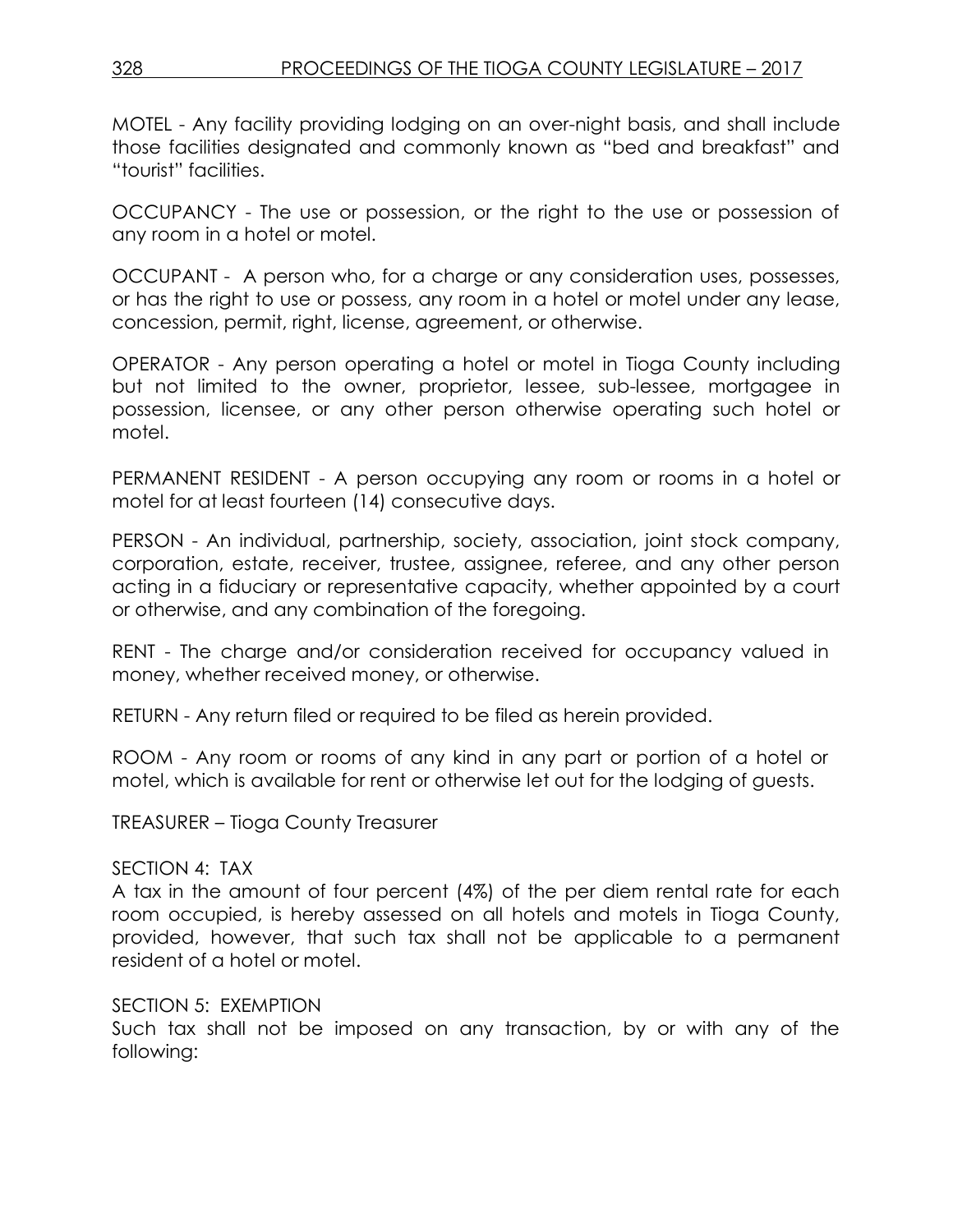(A) The State of New York, or any public corporation (including a public corporation created pursuant to agreement or compact with another state or the dominion of Canada), improvement district or other political subdivision of the State.

(B) The United States of America, insofar as it is immune from taxation;

(C) Any corporation or association, or trust, or community chest, fund or foundation organized and operated exclusively for religious, charitable or educational purposes, or for the prevention of cruelty to children or animals, and no part of the net earnings of which inures to the benefit of any private shareholder or individual and no substantial part of the activities of which is carrying on propaganda, or otherwise attempting to influence legislation; provided, however, that nothing in this paragraph shall include an organization operated for the primary purpose of carrying on a trade or business for profit, whether or not all of its profits are payable to one or more organizations described in this paragraph.

# SECTION 6: REGISTRATION

Within three (3) days after commencing business or opening, every operator shall file with the Treasurer a registration application in a form prescribed by the Treasurer.

# SECTION 7: ADMINISTRATION AND COLLECTION

(A) The tax imposed by this local law shall be administered and collected by the Treasurer, or other fiscal officers of Tioga County, by such means and in such manner as other taxes which are now collected and administered by such officers or as otherwise may be provided by such local law.

(B) The tax to be collected shall be stated and charged separately from the rent and shown separately on any record thereof, at the time when the occupancy is arranged or contracted for and charged for, and upon every evidence of occupancy or any bill or statement of charge made for said occupancy issued or delivered by the operator. The tax shall be paid by the occupant to the operator or to the person entitled to be paid the rent or charge for the hotel or motel occupied for and on account of the County, and the operator or person entitled to be paid the rent or charge shall be liable for the collection and payment of the tax.

(C) The operator or any officer of any corporate operator shall be personally liable for the tax collected or required to be collected under this local law, and such operator or person entitled to be paid the rent or charge shall have the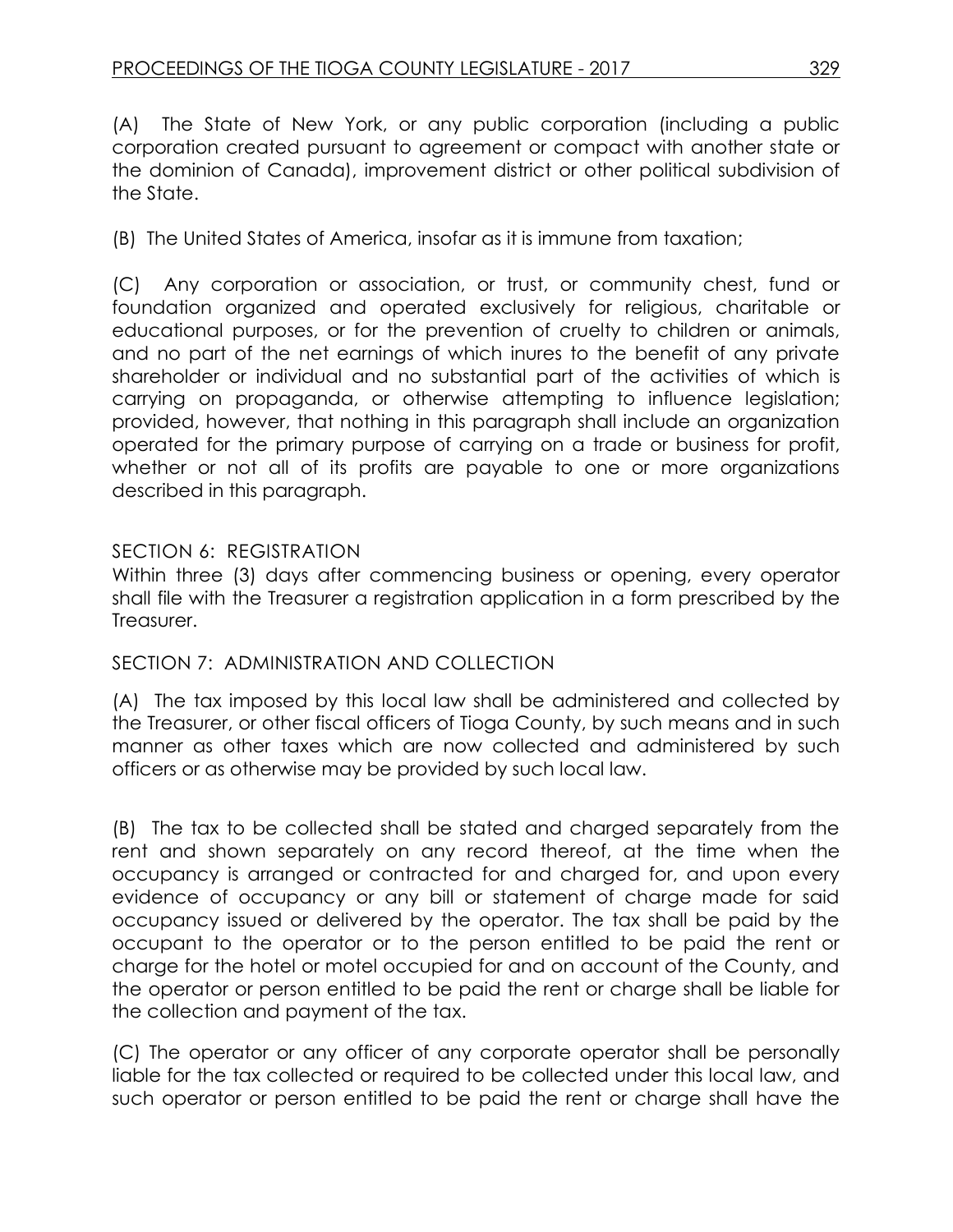same right in respect to collecting the tax from the occupant, or in respect to nonpayment of the tax by the occupant, as if the tax were a part of the rent or charge and payable at the same time as the rent or charge; provided, however, that the Treasurer or other fiscal officers, employees or agents specified in this local law, shall be joined as a party in any action or proceeding brought to collect the tax by the operator or by the person entitled to be paid the rent or charge.

(D) The Treasurer may, whenever deemed necessary for the proper enforcement of this local law, provide that the occupant shall file returns and pay directly to the Treasurer, the tax herein imposed.

(E) For the purpose of the proper administration of this local law and to prevent evasion of the tax hereby imposed, it shall be presumed that all rents are subject to tax until the contrary is established, and the burden of proving that a rent for occupancy is not taxable hereunder shall be upon the operator, except that, where by regulation pursuant to subdivision (d) of this section, an occupant is required to file returns and pay directly to the Treasurer the tax herein imposed, the burden of proving that a rent for occupancy is not taxable shall be upon the occupant.

(F) Where an occupant claims exemption from the tax under the provisions of section five of this local law, the rent shall be deemed taxable hereunder unless the operator shall receive from the occupant claiming such exemption a certificate duly executed by an exempt corporation or association certifying that the occupant is its agent, representative, or employee, together with a certificate executed by the occupant that his occupancy is paid or to be paid by such exempt corporation or association, and is necessary or required in the course of or in connection with the occupant's duties as a representative of such corporation or association. Where deemed necessary, the operator may further require that any occupant claiming exemption from the tax furnish a copy of a certificate issued by the Treasurer certifying that the corporation or association therein named is exempt from the tax under section five of this local law.

#### SECTION 8: RECORDS TO BE KEPT

Every operator shall keep records of every occupancy and of all rent paid, charged and due thereon and of the tax payable thereon, in such form as the Treasurer may require. Such records shall be available for inspection and examination at any time upon demand by the Treasurer or the Treasurer's duly authorized agents or employees, and shall be preserved for a period of not less than three (3) years, except that the Treasurer may consent in writing to their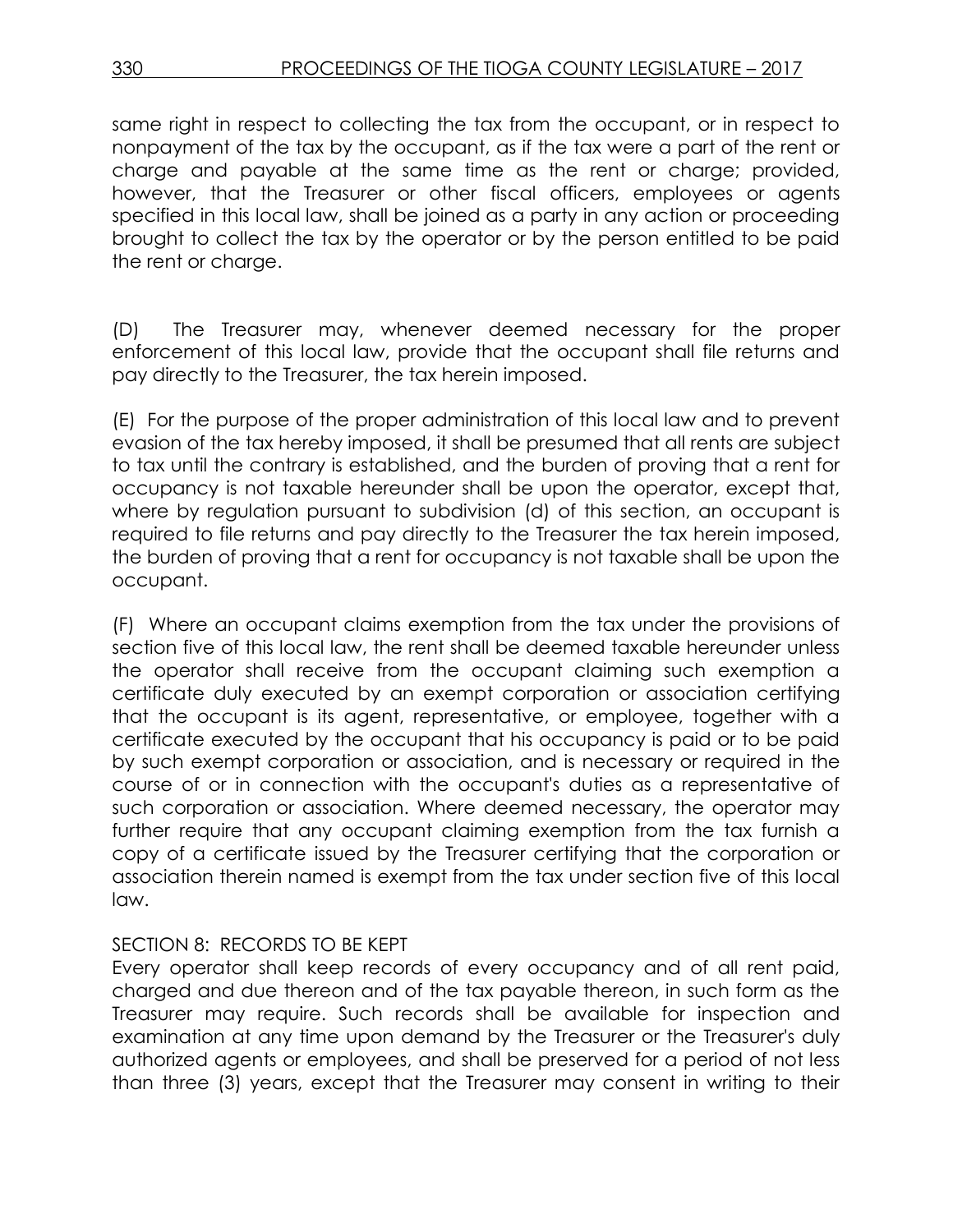destruction within that period or may in writing require that such records be kept and maintained for a specified period in excess of three (3) years.

## SECTION 9: RETURNS

(A) The filing of returns and the payment of the tax shall be paid to the Treasurer on a quarterly basis. Such returns shall be filed within twenty (20) days from the expiration of the period covered thereby. The Treasurer may permit or require returns to be made by other periods and upon such dates as may be specified. If the Treasurer deems it necessary in order to insure the payment of the tax imposed by this local law, the Treasurer may require returns to be made for shorter periods than those prescribed pursuant to the foregoing provisions of this section and upon such dates as may be specified.

(B) The forms of returns shall be prescribed by the Treasurer and shall contain such information as may be deemed for the proper administration of this local law. The Treasurer may require amended returns to be filed within twenty (20) days after notice and to contain the information specified in the notice.

(C) If the return required by this local law is not filed, or a return filed is incorrect or insufficient on its face, the Treasurer shall take the necessary steps to enforce the filing of such return or of a corrected return.

# SECTION 10: PAYMENT OF TAX

(A) Upon the time of filing a return of occupancy and of rents, each operator shall pay to the Treasurer the taxes imposed by this local law upon the rents required to be included in such return, as well as other monies collected by the operator acting or purporting to act under the provisions of this local law.

(B) Where the Treasurer, in his discretion, deems it necessary to protect revenues to be obtained under this local law, the Treasurer may require any operator obligated to collect the tax imposed by this local law to file with the Treasurer's office a bond, issued by a surety company authorized to transact business in this state and approved by the superintendent of insurance of this state as to solvency and responsibility, in such amount as the Treasurer may fix to secure the payment of any tax and/or penalties and interest due or which may become due from such operator.

(C) In the event the Treasurer determines that an operator is to file such bond, notice shall be given by the Treasurer to such operator to that effect specifying the amount of the bond required.

(D) The operator shall file such bond within five (5) days after the issuance of such notice, unless within five (5), days the operator shall serve upon and deliver to the Treasurer a written request for a hearing before the Treasurer at which the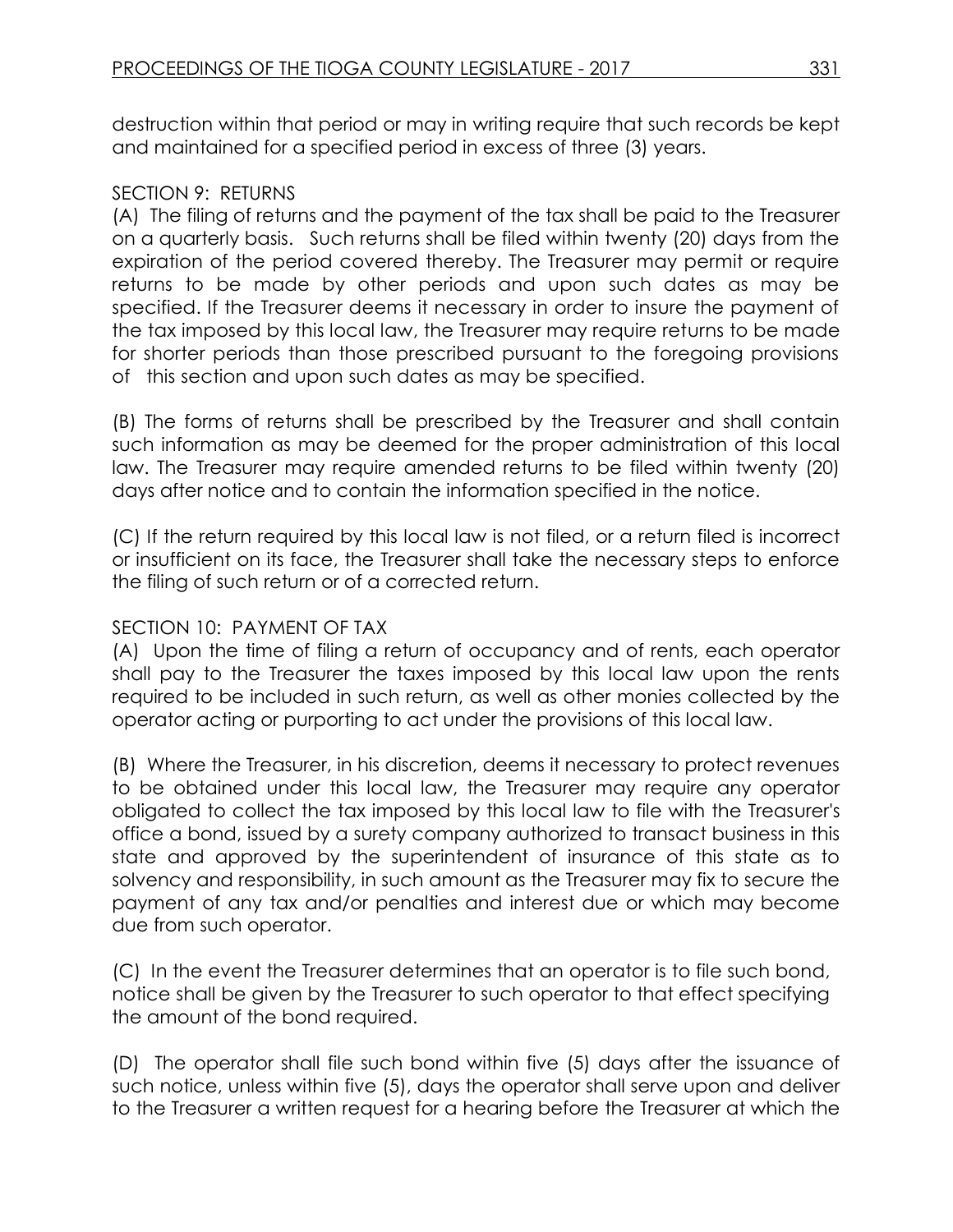necessity, propriety and amount of the bond shall be determined by the Treasurer. Any determination by the Treasurer upon such hearing shall be final and shall be complied with by the operator within fifteen (15) days after the giving of notices thereof.

(E) In lieu of such bond, securities approved by the Treasurer or cash in such amount as may be prescribed, may be deposited which shall be kept in the custody of the Treasurer who may at any time without notice of the depositor apply them to any tax and interest and penalties due, and for that purpose the securities may be sold by the Treasurer at public or private sale without notice to the depositor thereof.

### SECTION 11: DETERMINATION OF TAX

If a return required by this local law is not filed, or if a return is incorrect or insufficient, the amount of tax due shall be determined by the Treasurer from such information as may be obtainable and, if necessary, the tax may be estimated on the basis of external indices, such as number of rooms, location, scale of rents, comparable rents, type of accommodations and service, number of employees and/or other factors. Notice of such determination shall finally and irrevocably fix the tax unless the person against whom it is assessed, within thirty (30) days after giving of such notice of such determination, shall apply to the Treasurer for a hearing, or unless the Treasurer of its own motion shall re-determine the same. After such hearing, the Treasurer shall give notice of the determination made to the person against whom the tax is assessed. Any final determination of the amount of any tax payable hereunder, shall be reviewable for error, illegality or unconstitutionality or any other reason whatsoever by a proceeding under article seventy-eight of the Civil Practice Law and Rules if application therefor is made to the Supreme Court within thirty (30) days after the giving of the notice of such final determination, provided, however, that any such proceeding under article seventy-eight of the Civil Practice Law and Rules shall not be instituted unless:

(A) The amount of tax sought to be reviewed, with such interest and penalties thereon as may be provided for by local law or regulation shall be first deposited and there is filed an undertaking, issued by a surety company authorized to transact business in this state and approved by the superintendent of insurance of this state as to solvency and responsibility, in such amount as a justice of the Supreme court shall approve to the effect that if such proceeding be dismissed or the tax confirmed, the petitioner will pay all costs and charges which may accrue in the prosecution of such proceeding; or

(B) At the option of the petitioner, such undertaking may be in a sum sufficient to cover the taxes, interests, and penalties stated in such determination plus the costs and charges which may accrue against such petitioner in the prosecution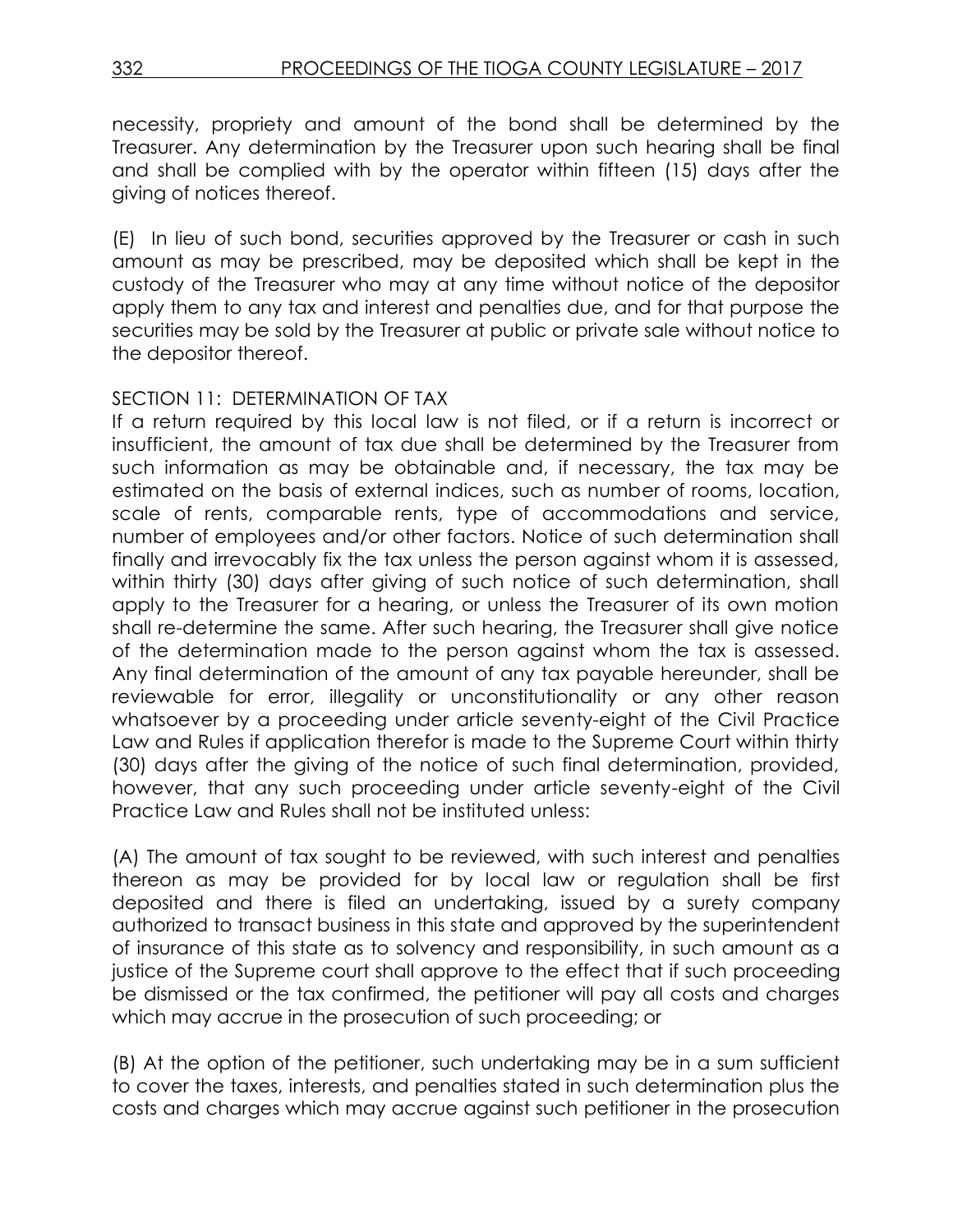of the proceeding, in which event the petitioner shall not be required to pay such taxes, interests or penalties as a condition precedent to the application.

#### SECTION 12: JUDICIAL REVIEW

(A) Any final determination of the amount of any tax payable hereunder shall be reviewable for error, illegality or unconstitutionality or any other reason whatsoever by a proceeding under article seventy-eight of the civil practice law and rules if application therefore is made to the supreme court within thirty days after the giving of the notice of such final determination, provided, however, that any such proceeding under article seventy-eight of the civil practice law and rules shall not be instituted unless:

1. The amount of any tax sought to be reviewed, with such interest and penalties thereon as may be provided for, shall be first deposited and there is filed an undertaking, issued by a surety company authorized to transact business in this state and approved by the superintendent of insurance of this state as to solvency and responsibility, in such amount as a justice of the supreme court shall approve to the effect that if such proceeding be dismissed or the tax confirmed the petitioner will pay all costs and charges which may accrue in the prosecution of such proceeding; or

2. At the option of the petitioner such undertaking may be in a sum sufficient to cover the taxes, interests and penalties stated in such determination plus the costs and charges which may accrue against it in the prosecution of the proceeding, in which event the petitioner shall not be required to pay such taxes, interest or penalties as a condition precedent to the application.

(B) Where any tax imposed hereunder shall have been erroneously, illegally or unconstitutionally collected and application for the refund thereof duly made to the Treasurer, and he shall have made a determination denying such refund, such determination shall be reviewable by a proceeding under article seventyeight of the civil practice law and rules, provided, however, that such proceeding is instituted within thirty days after the giving of the notice of such denial, that a final determination of tax due was not previously made, and that an undertaking is filed with the proper fiscal officer or officers in such amount and with such sureties as a justice of the supreme court shall approve to the effect that if such proceeding be dismissed or the tax confirmed, the petitioner will pay all costs and charges which may accrue in the prosecution of such proceeding.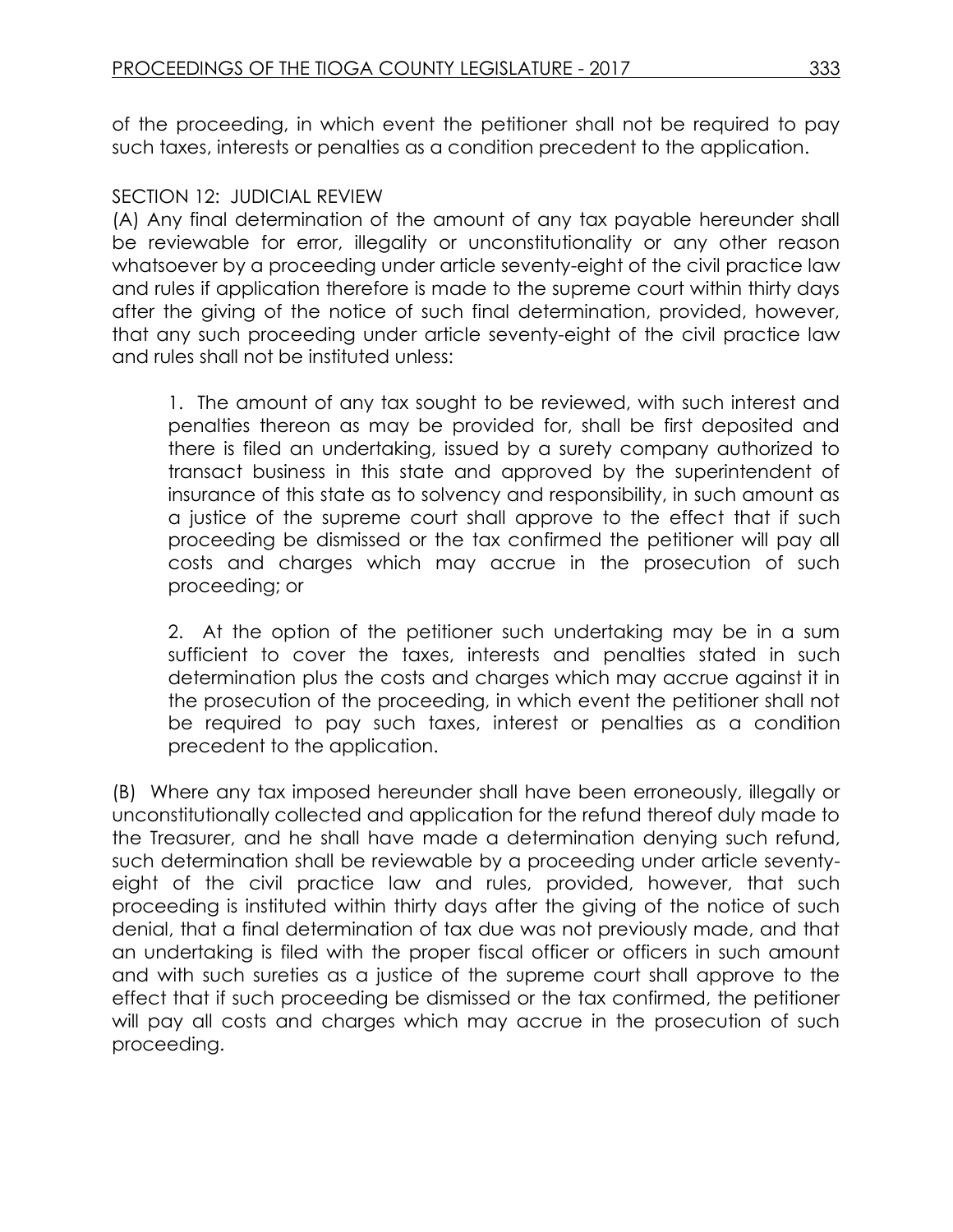## SECTION 13: PENALTY AND INTEREST

There shall be a penalty for failure to file said return and pay over the tax to the Treasurer on the date due in the amount of ten (10%) per cent of the amount of the tax due plus interest at the rate of one percent (1%) of such tax for each month of delay, excepting the first month after such return was required to be filed or such tax became due.

## SECTION 14: LIMITATION OF TIME

Except in the case of a willfully false or fraudulent return with intent to evade the tax, no assessment of additional tax shall be made after the expiration of more than three years from the date of the filing of a return, provided, however, that where no return has been filed as provided by law the tax may be assessed at any time.

### SECTION 15: RESERVES

In cases where the occupant or operator has applied for a refund and has instituted a proceeding under article seventy-eight of the Civil Practice Law and Rules to review a determination adverse to such occupant or operator on such application for a refund, the Treasurer shall set aside sufficient monies to meet any decision adverse to the County.

# SECTION 16: APPLICATION OF FUNDS

All revenues resulting from the imposition of the tax under this local law shall be paid into the treasury of Tioga County and shall be credited to and deposited in the general fund of the County, thereafter to be allocated at the discretion of the County Legislature of the County of Tioga for the purposes of tourism and economic development; provided, however, that the County shall be authorized to retain up to a maximum of five percent of such revenue to defer the necessary expenses of the County in administering such tax. The revenue derived from the tax, after deducting the amount provided for administering such tax, shall be allocated to enhance the general economy of Tioga County, its cities, towns, and villages, through promotion of tourist activities, conventions, trade shows, special events, and other directly related and supporting activities.

## SECTION 17: REMEDIES EXCLUSIVE

The remedies provided by sections eleven (11) and twelve (12) of this local law shall be the exclusive remedies available to any person for the review of the tax liability imposed by this local law; and no determination or proposed determination of tax or determination on any application for refund or credit shall be enjoined, contested or reviewed by any action or proceeding, except by a proceeding under article seventy-eight of the Civil Practice Law and Rules provided, however, that a taxpayer may proceed by declaratory judgment if suit is instituted within thirty (30) days after a deficiency assessment to the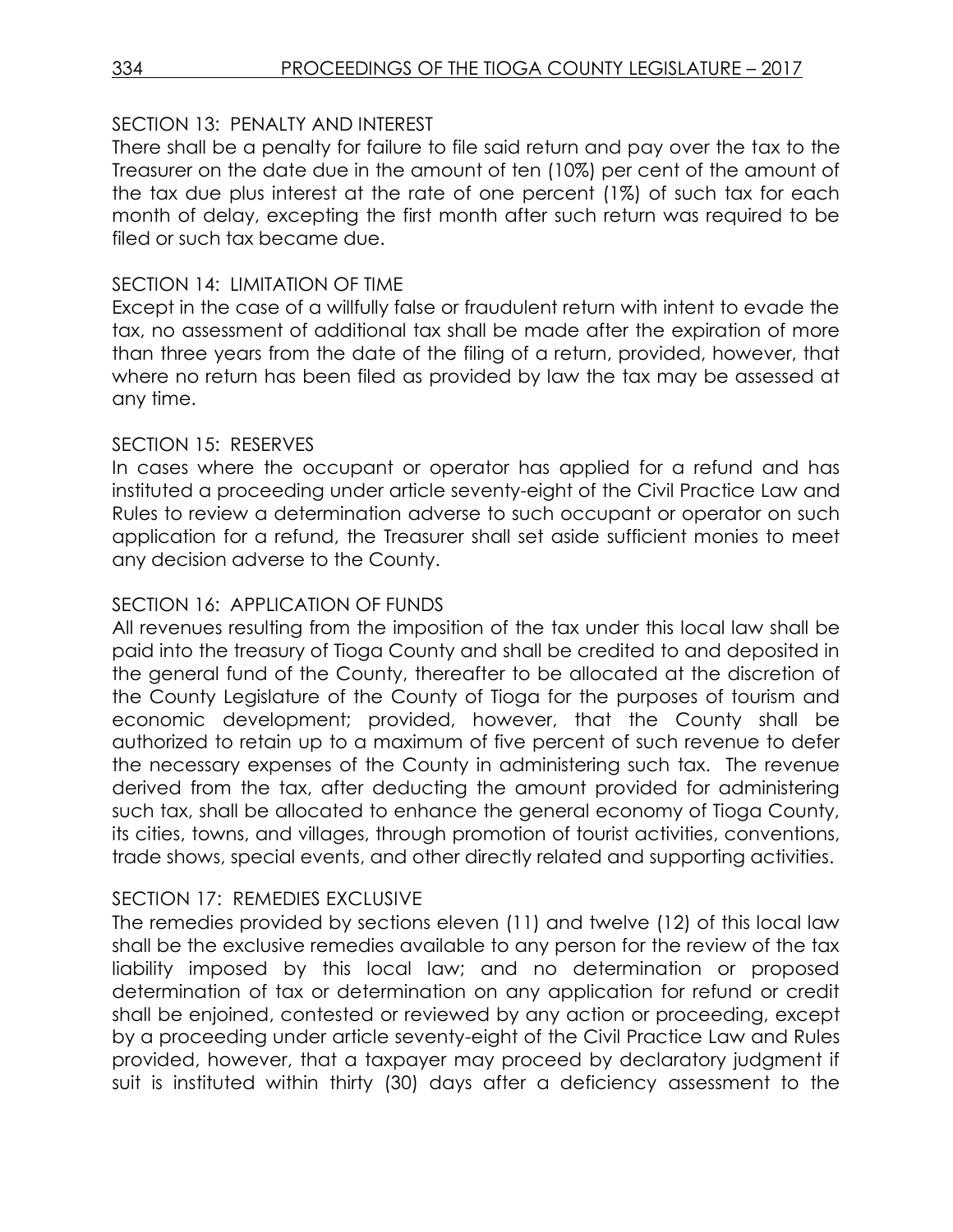Treasurer prior to the institution of such suit and posts a bond for costs pursuant to section twelve (12) of this local law

#### SECTION 18: PROCEEDINGS TO RECOVER TAX

(A) Whenever any operator or other person shall fail to collect and pay over any tax and/or to pay any tax, penalty or interest imposed by this local law as herein provided, or whenever any occupant shall fail to pay any such tax, penalty or interest, the County Attorney shall, upon the request of the Treasurer bring or cause to be brought an action to enforce the payment of the same on behalf of Tioga County in any court of the State of New York or of any other state or of the United States.

(B) Notwithstanding any other provision of this section, if the Treasurer, in its discretion, believes that any such operator, occupant or other person is about to cease business, leave the state or remove or dissipate the assets out of which the tax or penalties might be satisfied, and that any such tax or penalty will not be paid when due, the Treasurer may declare such tax or penalty to be immediately due and payable and may issue a warrant, as provided in this section, immediately.

(C) As an additional alternate remedy, the Treasurer may issue a warrant, directed to the Tioga County Sheriff or to the Sheriff of any other county commanding said Sheriff to levy upon and sell the real and personal property of the operator, occupant, or other person liable for the tax, which may be found within the County for the payment of the amount thereof, with any penalties and interest and the cost of executing the warrant, and to return such warrant to the Treasurer and to pay to the Treasurer the money collected by virtue thereof within sixty (60) days after the receipt of such warrant. The sheriff shall, within five (5) days after the receipt of the warrant, file with the County Clerk a copy thereof, and thereupon such Clerk shall enter in the judgment docket the name of the person mentioned in the warrant and the amount of tax, penalties and interest for which the warrant is issued and the date when such copy is filed. Thereupon the amount of such warrant so docketed shall become a lien upon the interest in real and personal property of the person against whom the warrant is issued. The Sheriff shall then proceed upon the warrant, in the same manner, and with like effect, as that provided by in respect to executions issued against property judgments of a court of record and for services in executing the warrant the Sheriff shall be entitled to the same fees, which may be collected in the same manner. In the discretion of the Treasurer, a warrant of like terms, force and effect may be issued and directed to any officer or employee of the Treasurer and in the execution thereof such officer or employee shall have all the powers conferred upon by the Sheriff, but shall be entitled to no fee or compensation in excess of the actual expenses paid in the performance of such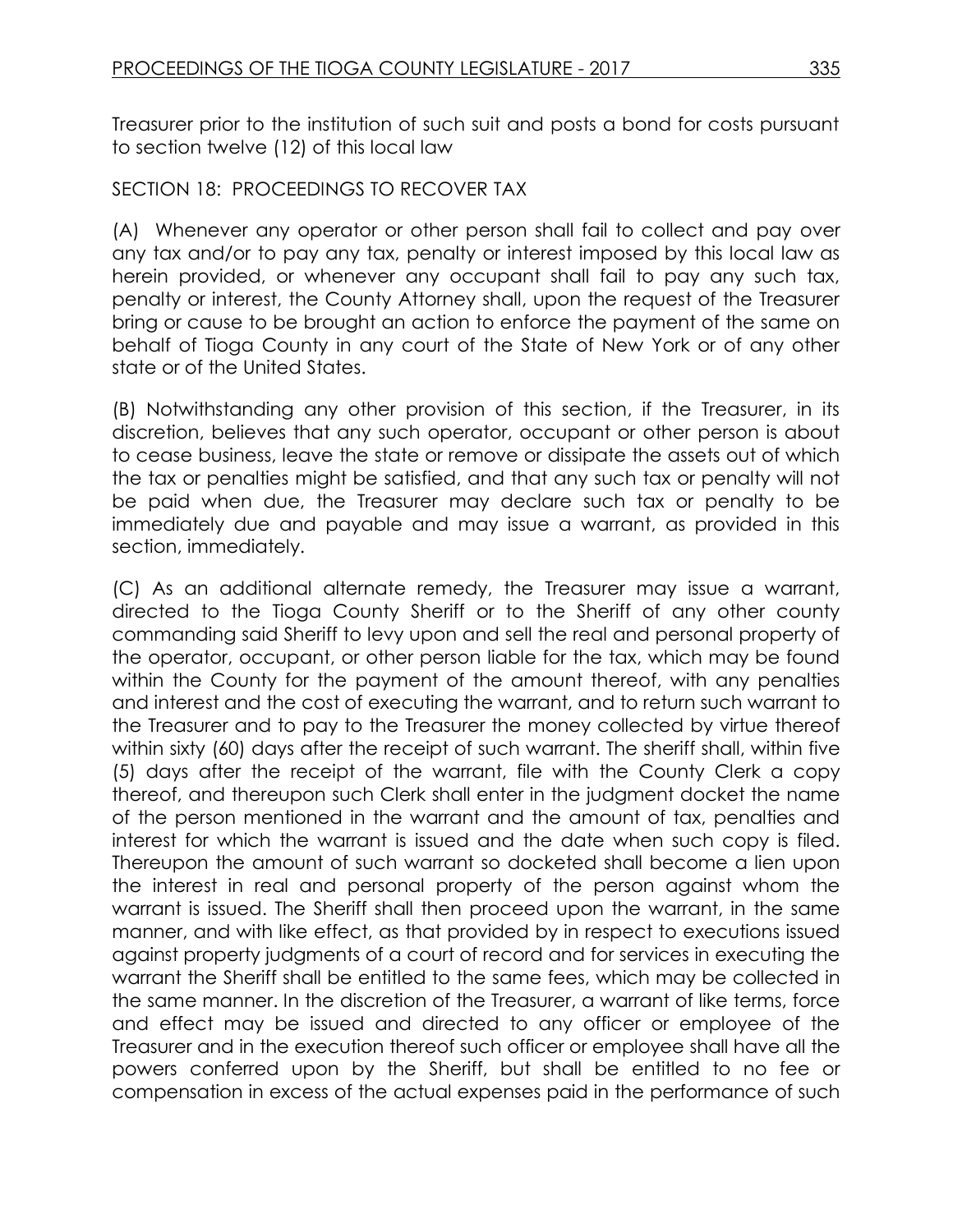duty. If a warrant is returned not satisfied in full, the Treasurer may from time to time issue new warrants and shall also have the same remedies to enforce the amount due thereunder as if the County has recovered judgment therefor and execution thereon has been returned unsatisfied.

(D) Whenever an operator shall make a sale, transfer, or assignment in bulk of any part of the whole of a hotel, motel, or lease, or of such operator's business assets, otherwise than in the ordinary course of business, the purchaser, transferee or assignee shall at least ten (10) days before taking possession of the subject of the said sale, transfer or assignment, or paying therefor, notify the Treasurer by registered mail of the proposed sale and of the price, terms and conditions thereof whether or not the seller, transferor or assignor, has represented to or informed the purchaser, transferee or assignee that any tax is owed pursuant to this local law, and whether or not the purchaser, transferee or assignee has knowledge that such taxes are owing, and whether any such taxes are in fact owing.

(E) Whenever the purchaser, transferee or assignee shall fail to give notice to the Treasurer as required by sub-section eighteen (18) (d), of this section or whenever the Treasurer shall inform the purchaser, transferee, or assignee that a possible claim for such tax or taxes exists, any sums of money, property or choses in action, or other consideration, which the purchaser, transferee or assignee is required to transfer over to the seller, transferor or assignor shall be subject to a first priority right and lien of any such taxes theretofore or thereafter determined to be due the seller, transferor or assignor to the County, and the purchaser, transferee or assignee is forbidden to transfer to the seller, transferor or assignor any such sums of money, property or choses in action to the extent of the amount of the County's claim. For failure to comply with the provisions of this sub-section, the purchaser, transferee or assignee, in addition to being subject to the liabilities and remedies imposed under the provisions of article six of the Uniform Commercial Code, shall be personally liable for the payment determined to be due to the County from the seller, transferor or assignor, and such liability may be assessed and enforced in the same manner as the liability for tax under this local law.

## SECTION 19: GENERAL POWERS OF THE TREASURER

In addition to the powers granted to the Treasurer by County Law and this local law, the Treasurer is hereby authorized and empowered:

(A) To make, adopt and amend rules and regulations, and to issue orders, appropriate to the carrying out of this local law and the purposes thereof;

(B) To extend for cause shown the time of filing any return for a period not exceeding thirty (30) days; and for cause shown, to remit or waive penalties but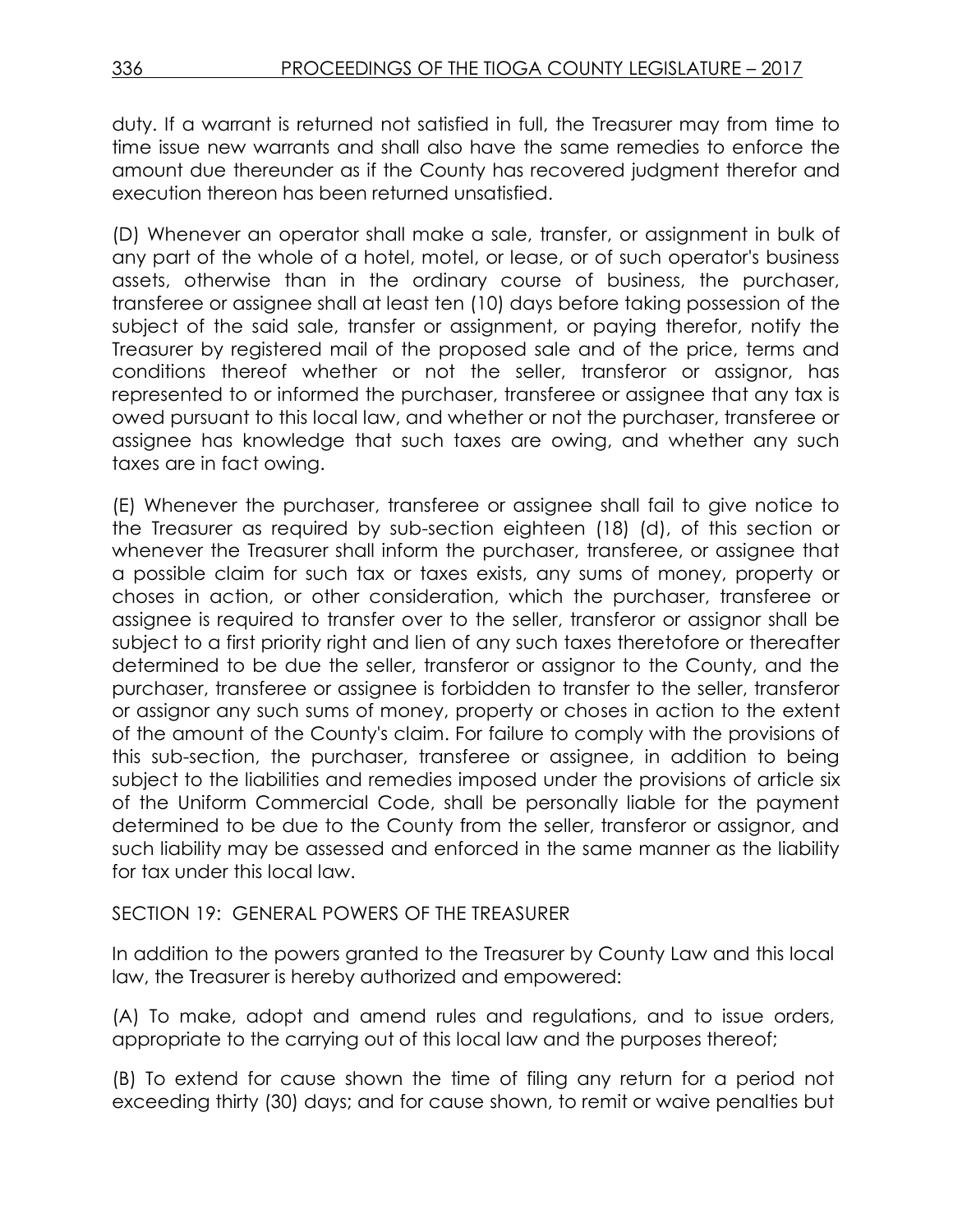not interest; and to compromise disputed claims in connection with the taxes hereby imposed.

(C) To request information from the tax commissioner of the State of New York or the treasury department of the United States relative to any person; and to afford information to such tax commissioner or such treasury department relative to any person, any other provision of this local law to the contrary not withstanding

(D) To delegate said functions hereunder to any employee or employees of the Treasurer

(E) To prescribe methods for determining the rents for occupancy and to determine the taxable and nontaxable rents

(F) To require any operator within the County to keep detailed records of the nature and type of hotel or motel maintained, nature and type of service rendered, the rooms available and rooms occupied daily, leases or occupancy contracts or arrangements, rents received, charged and accrued, the names and addresses of the occupants, whether or not any occupancy is claimed to be subject to the tax imposed by this local law, and to furnish such information upon request to the Treasurer

(G) To assess, determine, revise and readjust the taxes imposed under this local law

SECTION 20: ADMINISTRATION OF OATHS AND COMPELLING TESTIMONY

(A) The Treasurer, or the Treasurer's duly designated and authorized employees or agents, shall have power to administer oaths and take affidavits in relation to any matter or proceeding in the exercise of the Treasurer's powers and duties under this local law.

(B) The Treasurer shall have the power to subpoena and require the attendance of witnesses and the production of books, papers, and documents to secure information pertinent to the performance of his duties hereunder and of the enforcement of this local law, and to examine them in relation thereto, and to issue commissions for the examination of witnesses who are out of the state or unable to attend before the Treasurer or excused from attendance.

(C) A justice of the Supreme Court, either in court or at chambers shall have power summarily to enforce by proper proceedings the attendance and testimony of witnesses and the production and examination of books, papers and documents called for by the subpoena of the Treasurer under this local law.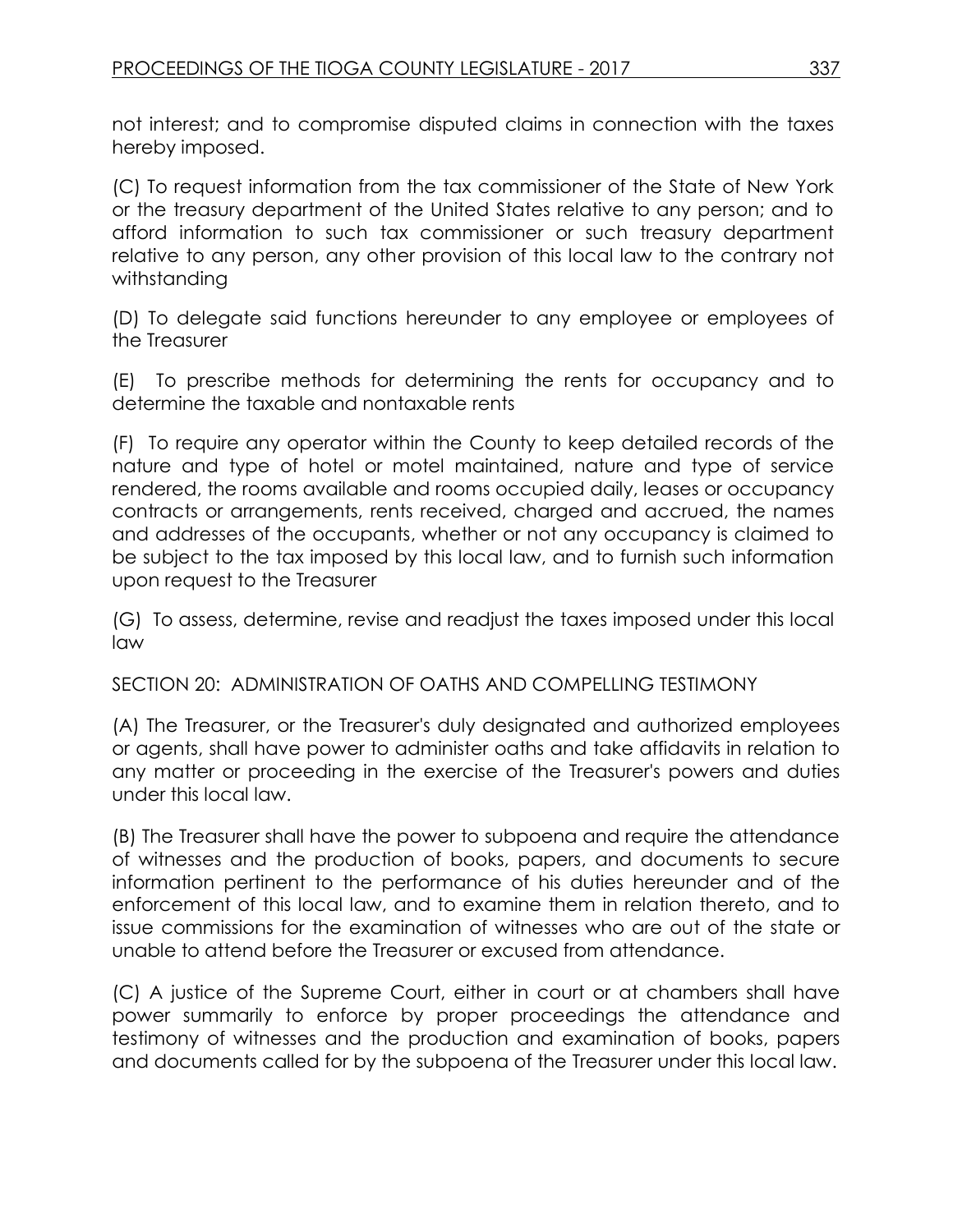(D) Any person who shall refuse to testify or to produce books or records or who shall testify falsely in any material matter pending before the Treasurer under this local law shall be guilty of a misdemeanor, punishment for which shall be a fine of not more than one thousand dollars (\$1,000) or imprisonment for not more than one year, or both such fine and imprisonment.

(E) The officers who serve the summons or subpoena of the Treasurer and witnesses attending in response thereto shall be entitled to the same fees as are allowed to officers and witnesses in civil cases in courts or record, except as herein otherwise provided.

(F) The County Sheriff, the Sheriff's duly appointed deputies, and any officer or employee of the Treasurer designated to serve process under this local law, are hereby authorized and empowered to serve any summons, subpoena, order, notice, document, instrument, or other process to enforce or carry out this local law.

### SECTION 21: REFERENCE TO TAX

Wherever reference is made in placards or advertisements or in any other publications to this tax such reference shall be substantially in the following form: "Tax on occupancy of hotel or motel rooms"; except that in any bill, receipt, statement or other evidence of memorandum of occupancy or rent charge issued or employed by the operator, the word "tax" will suffice.

## SECTION 22: RETURNS TO BE SECRET

(A) Except in accordance with proper judicial order, or as otherwise provided by law, it shall be unlawful for the Treasurer or any officer or employee of the Treasurer to divulge or make known in any manner the rents or other information relating to the business of the taxpayer contained in any return required under this local law. The officers charged with the custody of such returns shall not be required to produce any of them or evidence of anything contained in them in any action or proceeding in any court, except on behalf of the Treasurer in an action or proceeding under the provisions of this local law or on behalf of any party to any action or proceeding under this local law when the returns or facts shown thereby are directly involved in such action or proceeding, in either of which events the court may require the production of, and may admit in evidence, so much of said returns or of the facts shown thereby, as are pertinent to the action or proceeding and no more. Nothing herein shall be construed to prohibit the delivery to a taxpayer or his duly authorized representative or a certified copy of any return filed in connection with his tax nor to prohibit the publication of statistics so classified as to prevent the identification of particular returns and the items thereof, or the inspection by the County Attorney or other legal representatives of the County of the